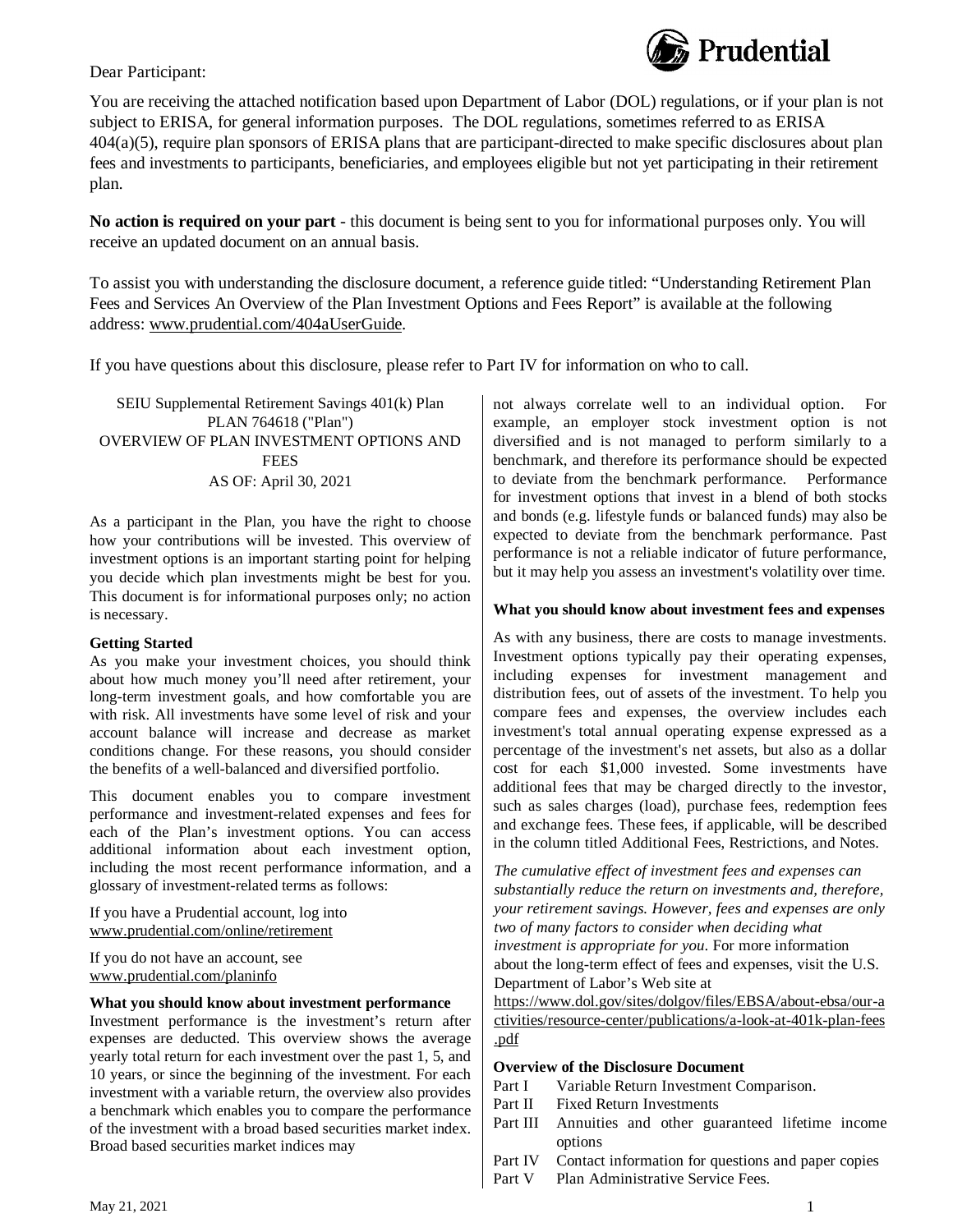| Variable Return Investments                                                                      |                                            |        |                                     | Fee and Expenses                           |            |                                                   |
|--------------------------------------------------------------------------------------------------|--------------------------------------------|--------|-------------------------------------|--------------------------------------------|------------|---------------------------------------------------|
|                                                                                                  | Average Annual Returns as of<br>03/31/2021 |        |                                     | <b>Total Annual Operating</b><br>Expense + |            | Additional Fees,<br><b>Restrictions and Notes</b> |
|                                                                                                  | 1 Year                                     | 5 Year | 10 year<br>or {Since<br>Inception } | As a %                                     | Per \$1000 |                                                   |
| Allocation - Target-Date 2020                                                                    |                                            |        |                                     |                                            |            |                                                   |
| <b>Vanguard Target Retirement</b><br>2020 Fund Investor Shares<br>(inception date $06/07/2006$ ) | 27.16%                                     | 8.92%  | 7.68%                               | 0.13%                                      | \$1.30     |                                                   |
| Morningstar Lifetime<br>Allocation Mod 2020*                                                     | 26.08%                                     | 8.69%  | 7.18%                               | N/A                                        | N/A        | <b>Benchmark</b>                                  |
| Allocation - Target-Date 2025                                                                    |                                            |        |                                     |                                            |            |                                                   |
| <b>Vanguard Target Retirement</b><br>2025 Fund Investor Shares<br>(inception date $10/27/2003$ ) | 32.57%                                     | 9.95%  | 8.31%                               | 0.13%                                      | \$1.30     |                                                   |
| Morningstar Lifetime<br>Allocation Mod 2025*                                                     | 29.78%                                     | 9.53%  | 7.77%                               | N/A                                        | N/A        | <b>Benchmark</b>                                  |
| Allocation - Target-Date 2030                                                                    |                                            |        |                                     |                                            |            |                                                   |
| Vanguard Target Retirement<br>2030 Fund Investor Shares<br>(inception date $06/07/2006$ )        | 37.19%                                     | 10.77% | 8.84%                               | 0.14%                                      | \$1.40     |                                                   |
| Morningstar Lifetime<br>Allocation Mod 2030*                                                     | 35.26%                                     | 10.51% | 8.39%                               | N/A                                        | N/A        | <b>Benchmark</b>                                  |
| Allocation - Target-Date 2035                                                                    |                                            |        |                                     |                                            |            |                                                   |
| <b>Vanguard Target Retirement</b><br>2035 Fund Investor Shares<br>(inception date $10/27/2003$ ) | 41.87%                                     | 11.57% | 9.33%                               | 0.14%                                      | \$1.40     |                                                   |
| Morningstar Lifetime<br>Allocation Mod 2035*                                                     | 41.93%                                     | 11.44% | 8.90%                               | N/A                                        | N/A        | Benchmark                                         |
| Allocation - Target-Date 2040                                                                    |                                            |        |                                     |                                            |            |                                                   |
| <b>Vanguard Target Retirement</b><br>2040 Fund Investor Shares<br>(inception date $06/07/2006$ ) | 46.64%                                     | 12.36% | 9.79%                               | 0.14%                                      | \$1.40     |                                                   |
| Morningstar Lifetime<br>Allocation Mod 2040*                                                     | 47.89%                                     | 12.09% | 9.19%                               | N/A                                        | N/A        | Benchmark                                         |
| Allocation - Target-Date 2045                                                                    |                                            |        |                                     |                                            |            |                                                   |
| <b>Vanguard Target Retirement</b><br>2045 Fund Investor Shares<br>(inception date $10/27/2003$ ) | 51.64%                                     | 12.89% | 10.04%                              | 0.15%                                      | \$1.50     |                                                   |
| Morningstar Lifetime<br>Allocation Mod 2045*                                                     | 51.57%                                     | 12.40% | 9.26%                               | $\rm N/A$                                  | N/A        | Benchmark                                         |
| Allocation - Target-Date 2050                                                                    |                                            |        |                                     |                                            |            |                                                   |

# **PART I: VARIABLE RETURN INVESTMENTS COMPARISON**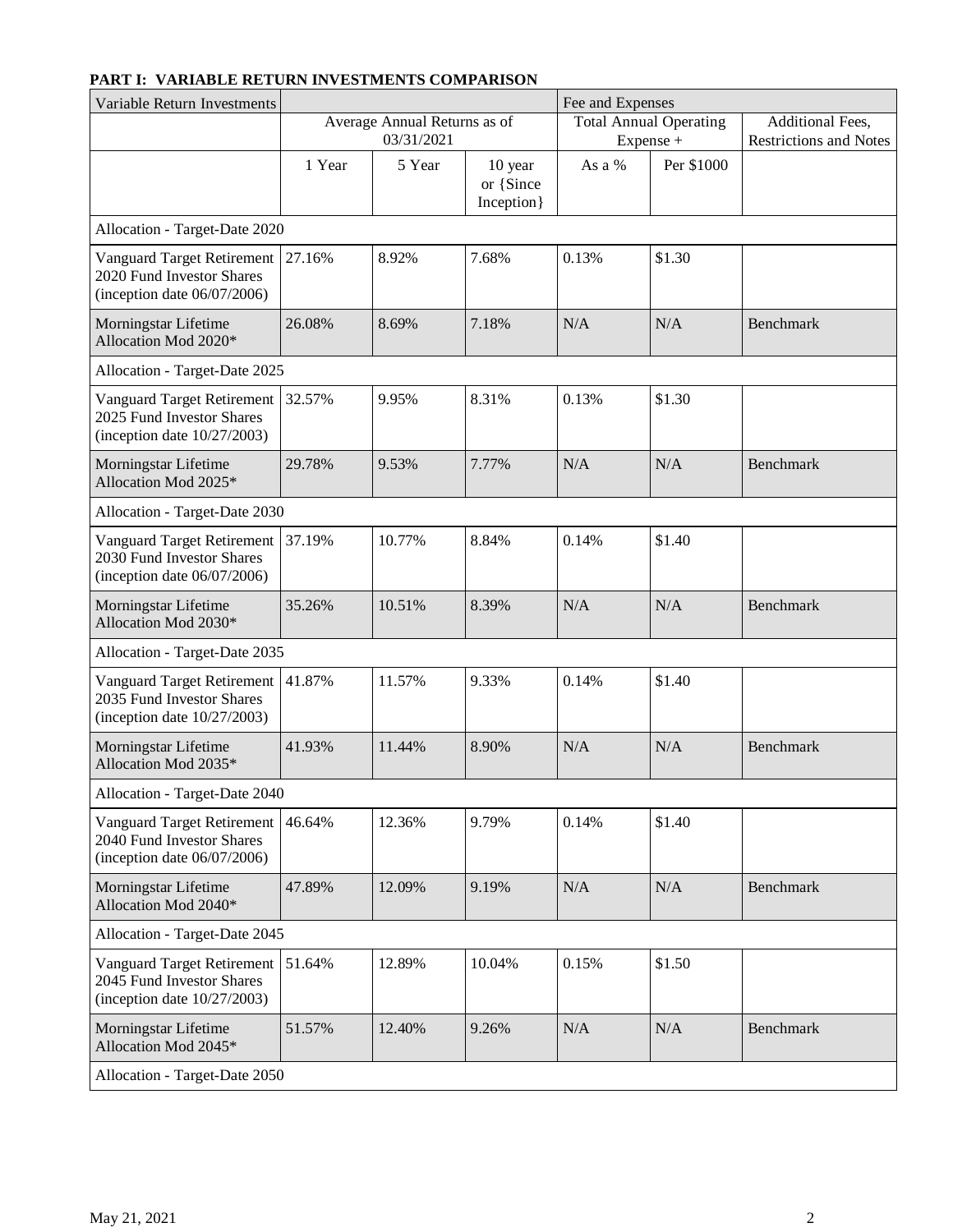| Variable Return Investments                                                                               |                                            |        |                                     | Fee and Expenses              |            |                               |
|-----------------------------------------------------------------------------------------------------------|--------------------------------------------|--------|-------------------------------------|-------------------------------|------------|-------------------------------|
|                                                                                                           | Average Annual Returns as of<br>03/31/2021 |        |                                     | <b>Total Annual Operating</b> |            | Additional Fees,              |
|                                                                                                           |                                            |        |                                     |                               | Expense +  | <b>Restrictions and Notes</b> |
|                                                                                                           | 1 Year                                     | 5 Year | 10 year<br>or {Since<br>Inception } | As a %                        | Per \$1000 |                               |
| Vanguard Target Retirement<br>2050 Fund Investor Shares<br>(inception date $06/07/2006$ )                 | 51.82%                                     | 12.93% | 10.06%                              | 0.15%                         | \$1.50     |                               |
| Morningstar Lifetime<br>Allocation Mod 2050*                                                              | 52.97%                                     | 12.46% | 9.21%                               | N/A                           | N/A        | <b>Benchmark</b>              |
| Allocation - Target-Date 2055                                                                             |                                            |        |                                     |                               |            |                               |
| <b>Vanguard Target Retirement</b><br>2055 Fund Investor Shares<br>(inception date $08/18/2010$ )          | 51.79%                                     | 12.92% | 10.06%                              | 0.15%                         | \$1.50     |                               |
| Morningstar Lifetime<br>Allocation Mod 2055*                                                              | 53.35%                                     | 12.45% | 9.11%                               | N/A                           | N/A        | <b>Benchmark</b>              |
| Allocation - Target-Date Retirement Income                                                                |                                            |        |                                     |                               |            |                               |
| <b>Vanguard Target Retirement</b><br><b>Income Fund Investor Shares</b><br>(inception date $10/27/2003$ ) | 17.02%                                     | 6.38%  | 5.66%                               | 0.12%                         | \$1.20     |                               |
| Morningstar Lifetime<br>Allocation Mod Inc*                                                               | 20.75%                                     | 6.76%  | 5.49%                               | N/A                           | N/A        | <b>Benchmark</b>              |
| Fixed Income - Intermediate Core Bond                                                                     |                                            |        |                                     |                               |            |                               |
| High Grade Bond / GSAM<br>Fund (inception date<br>09/30/1999)                                             | 4.57%                                      | 3.32%  | 3.73%                               | 0.38%                         | \$3.80     |                               |
| <b>Bloomberg Barclays US</b><br>Aggregate Bond Index*                                                     | 0.71%                                      | 3.10%  | 3.44%                               | N/A                           | N/A        | <b>Benchmark</b>              |
| Fixed Income - Intermediate Core-Plus Bond                                                                |                                            |        |                                     |                               |            |                               |
| <b>Baird Core Plus Bond Fund</b><br>Class Institutional (inception<br>date 09/29/2000)                    | 5.38%                                      | 4.20%  | 4.34%                               | 0.30%                         | \$3.00     |                               |
| Bloomberg Barclays U.S.<br>Universal Index*                                                               | 2.95%                                      | 3.59%  | 3.77%                               | N/A                           | N/A        | <b>Benchmark</b>              |
| <b>International - Large Blend</b>                                                                        |                                            |        |                                     |                               |            |                               |
| Ariel International<br><b>Institutional Class</b> (inception<br>date 12/30/2011)                          | 24.26%                                     | 4.68%  | ${6.03\%}$                          | 0.97%                         | \$9.70     |                               |
| MSCI ACWI ex USA Index* 49.41%                                                                            |                                            | 9.76%  | ${7.42\%}$                          | N/A                           | N/A        | Benchmark                     |
| International Blend / AQR<br>Fund (inception date<br>12/05/1997)                                          | 51.13%                                     | 7.06%  | 5.29%                               | 0.81%                         | \$8.10     |                               |
| MSCI ACWI ex USA Index $*$ 49.41%                                                                         |                                            | 9.76%  | 4.93%                               | N/A                           | N/A        | Benchmark                     |
| Large Cap - Blend                                                                                         |                                            |        |                                     |                               |            |                               |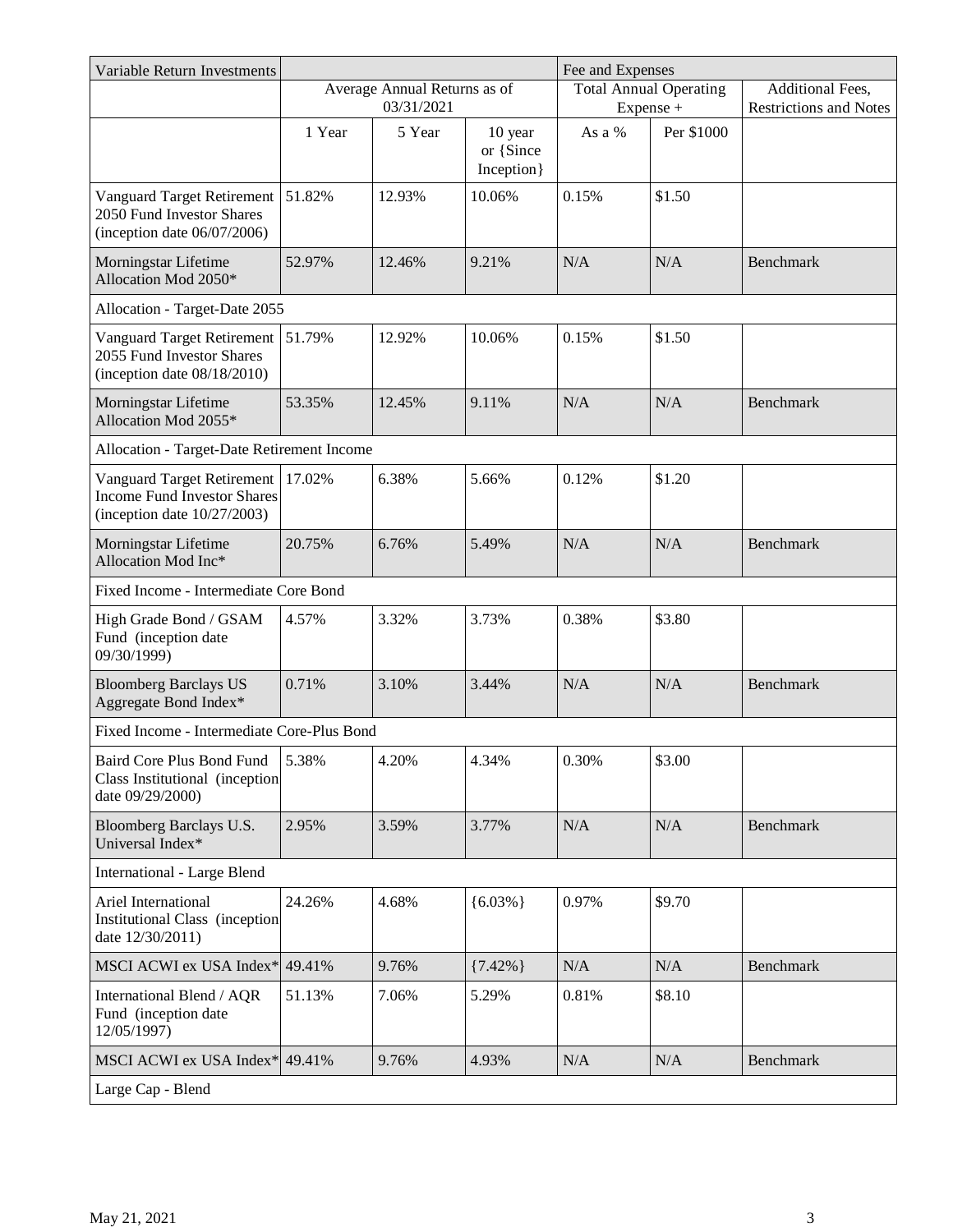| Variable Return Investments                                                           |                                            |        |                                     | Fee and Expenses                           |            |                                                   |
|---------------------------------------------------------------------------------------|--------------------------------------------|--------|-------------------------------------|--------------------------------------------|------------|---------------------------------------------------|
|                                                                                       | Average Annual Returns as of<br>03/31/2021 |        |                                     | <b>Total Annual Operating</b><br>Expense + |            | Additional Fees,<br><b>Restrictions and Notes</b> |
|                                                                                       | 1 Year                                     | 5 Year | 10 year<br>or {Since<br>Inception } | As a %                                     | Per \$1000 |                                                   |
| DFA U.S. Social Core<br>Equity 2 Portfolio (inception)<br>date 10/01/2007)            | 73.60%                                     | 15.57% | 12.08%                              | 0.23%                                      | \$2.30     |                                                   |
| Russell 1000 Index*                                                                   | 60.59%                                     | 16.66% | 13.97%                              | N/A                                        | N/A        | Benchmark                                         |
| Dryden S&P 500 Index Fund 56.18%<br>(inception date $12/31/1987$ )                    |                                            | 16.18% | 13.81%                              | 0.09%                                      | \$0.90     |                                                   |
| Russell 1000 Index*                                                                   | 60.59%                                     | 16.66% | 13.97%                              | N/A                                        | N/A        | <b>Benchmark</b>                                  |
| Large Cap - Growth                                                                    |                                            |        |                                     |                                            |            |                                                   |
| Calvert Equity Fund Class I<br>(inception date $11/01/1999$ )                         | 47.56%                                     | 18.89% | 14.51%                              | 0.69%                                      | \$6.90     |                                                   |
| Russell 1000 Growth Index*                                                            | 62.74%                                     | 21.05% | 16.63%                              | N/A                                        | N/A        | <b>Benchmark</b>                                  |
| Mid Cap - Growth                                                                      |                                            |        |                                     |                                            |            |                                                   |
| Mid Cap Growth / Artisan<br>Partners Fund (inception<br>date 09/29/2000)              | 75.32%                                     | 21.45% | 15.26%                              | 0.77%                                      | \$7.70     |                                                   |
| Russell MidCap Growth<br>Index*                                                       | 68.61%                                     | 18.39% | 14.11%                              | N/A                                        | N/A        | <b>Benchmark</b>                                  |
| Small Cap - Growth                                                                    |                                            |        |                                     |                                            |            |                                                   |
| Small Cap Growth II Fund<br>(managed by Wellington)<br>(inception date $03/28/2002$ ) | 82.38%                                     | 16.70% | 12.23%                              | 0.81%                                      | \$8.10     |                                                   |
| Russell 2000 Growth Index*                                                            | 90.20%                                     | 18.61% | 13.02%                              | $\rm N/A$                                  | N/A        | Benchmark                                         |
| Small Cap - Value                                                                     |                                            |        |                                     |                                            |            |                                                   |
| Small Cap Value / Kennedy<br>Capital Fund (inception date<br>01/29/2001               | 94.85%                                     | 12.25% | 10.28%                              | 0.85%                                      | \$8.50     |                                                   |
| Russell 2000 Value Index*                                                             | 97.05%                                     | 13.56% | 10.06%                              | N/A                                        | N/A        | Benchmark                                         |

\*The benchmark indices noted were selected in accordance with Department of Labor guidance and may not match those used in other materials. The benchmark performance data periods are the same as the performance data periods of the corresponding fund(s). Participants are encouraged to review all materials provided by the Plan and the investment manager when making investment decisions. Keep in mind you may not invest directly in the benchmark index.

+For Mutual Funds, this column shows the gross expense ratio.

# **PART II: FIXED RETURN INVESTMENTS**

| <b>Fixed Return Investments</b> |                   |             |                                                                      |                                                                                                                                                                                                                                                                                                                         |
|---------------------------------|-------------------|-------------|----------------------------------------------------------------------|-------------------------------------------------------------------------------------------------------------------------------------------------------------------------------------------------------------------------------------------------------------------------------------------------------------------------|
|                                 | Net Crediting $ $ | Term        | Other                                                                | Fees, Restriction and Notes                                                                                                                                                                                                                                                                                             |
|                                 | Rate              |             |                                                                      |                                                                                                                                                                                                                                                                                                                         |
|                                 | (Annualized)      |             |                                                                      |                                                                                                                                                                                                                                                                                                                         |
| Stable Value                    |                   |             |                                                                      |                                                                                                                                                                                                                                                                                                                         |
| Guaranteed Income<br>Fund       | 1.75%             | Semi Annual | The <sub>1</sub><br>crediting<br>rate is<br>subject<br>to<br>change, | • Generally, distributions resulting from your<br>termination of employment, retirement, death or<br>disability, hardship withdrawals and minimum<br>required distributions will always be paid in full<br>without any fees or restrictions and will not be<br>deferred. Prudential reserves the right to defer certain |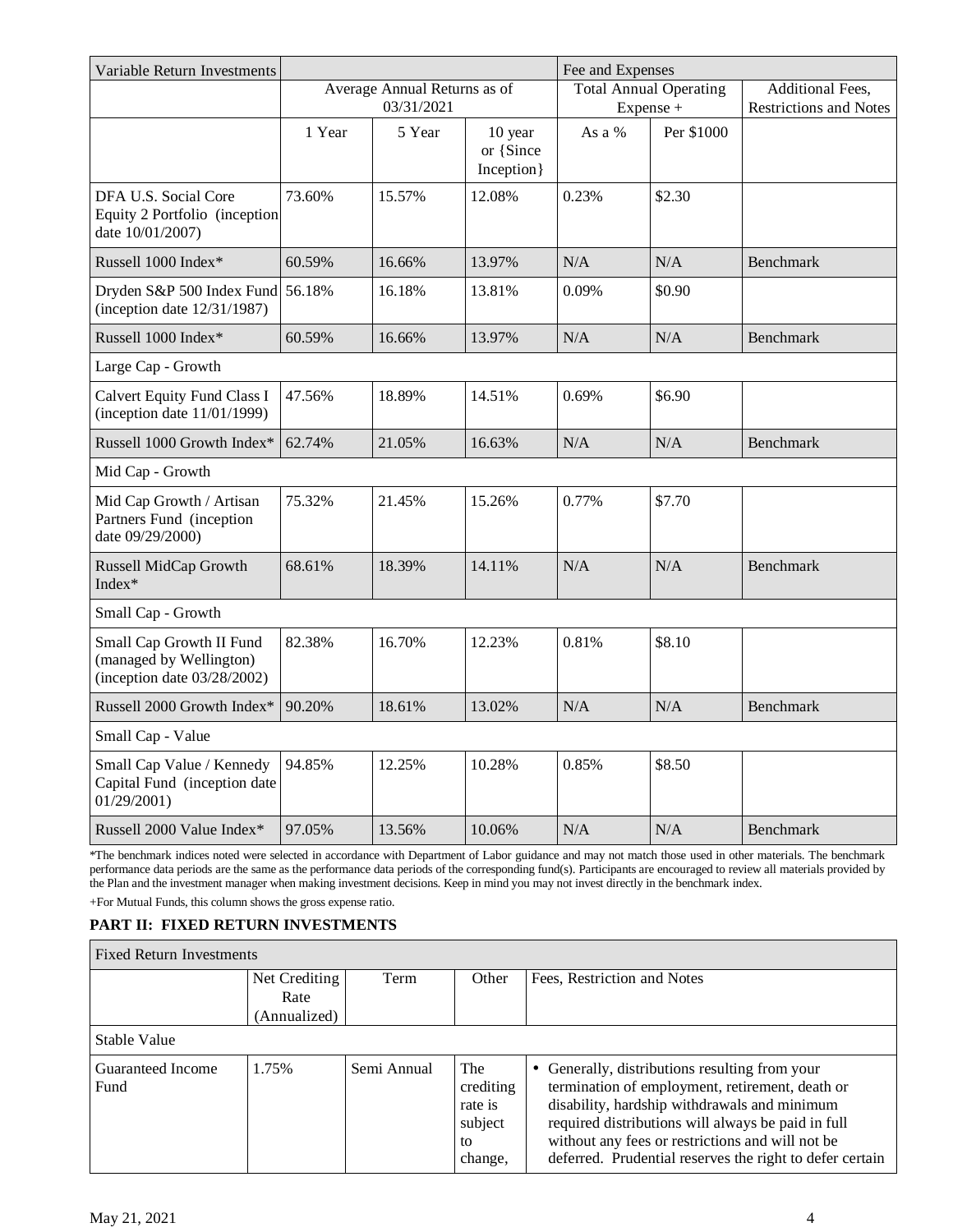|                     | <b>Fixed Return Investments</b>       |      |                                             |                                                                                                                                                                                                                                                                                                                                                                                                                                                                                                                                                                                                                                                                                                                                                                                                                                                                                                                                                                                                                                                                                                                                                                                                                                                                                                                                                                                                                                                                                                                                                                       |  |  |
|---------------------|---------------------------------------|------|---------------------------------------------|-----------------------------------------------------------------------------------------------------------------------------------------------------------------------------------------------------------------------------------------------------------------------------------------------------------------------------------------------------------------------------------------------------------------------------------------------------------------------------------------------------------------------------------------------------------------------------------------------------------------------------------------------------------------------------------------------------------------------------------------------------------------------------------------------------------------------------------------------------------------------------------------------------------------------------------------------------------------------------------------------------------------------------------------------------------------------------------------------------------------------------------------------------------------------------------------------------------------------------------------------------------------------------------------------------------------------------------------------------------------------------------------------------------------------------------------------------------------------------------------------------------------------------------------------------------------------|--|--|
|                     | Net Crediting<br>Rate<br>(Annualized) | Term | Other                                       | Fees, Restriction and Notes                                                                                                                                                                                                                                                                                                                                                                                                                                                                                                                                                                                                                                                                                                                                                                                                                                                                                                                                                                                                                                                                                                                                                                                                                                                                                                                                                                                                                                                                                                                                           |  |  |
| <b>Stable Value</b> |                                       |      |                                             |                                                                                                                                                                                                                                                                                                                                                                                                                                                                                                                                                                                                                                                                                                                                                                                                                                                                                                                                                                                                                                                                                                                                                                                                                                                                                                                                                                                                                                                                                                                                                                       |  |  |
|                     |                                       |      | but will<br>never be<br>less than<br>1.50%. | other withdrawals from GIF assets if your plan's pool<br>level cashflow exceeds 10% of the pool's beginning of<br>calendar year balance. A pool consists of similar<br>contracts that are funded with us in the same calendar<br>year. This availability of withdrawals and<br>distributions is subject to the specific provision of<br>your retirement plan.<br>Under most circumstances, transfers to competing<br>funds will not be restricted. However, Prudential<br>reserves the right to restrict transfers to competing<br>funds from this and any other plan investment.<br>Competing funds are generally money market<br>investments, stable value investments, or funds with<br>an allocation of 50% or more to fixed income<br>securities.<br>If the SEC has suspended or otherwise restricted<br>trading, or another emergency outside of our control<br>exists, Prudential may defer transfers, distributions or<br>disbursements for up to six months.<br>Additionally, when your Plan's group annuity contract<br>terminates, payments from the Guaranteed Income<br>Fund may be delayed depending on the terms of the<br>group annuity contract (which may result in a delay in<br>payments by the Plan). The Customer Service Center<br>can answer questions regarding these provisions<br>applicable to a Plan.<br>This investment has an asset charge of 0.00%<br>$\bullet$<br>collected for recordkeeping services. Investment<br>management fees may also apply. The crediting rate<br>shown is net of these fees.<br>• See Endnote(s) $(02JW)$ |  |  |

# **PART III: ANNUITY OPTIONS AND OTHER GUARANTEED LIFETIME INCOME OPTIONS**

Your plan uses one or more investments offered through a group annuity contract that includes annuity features that may be available to you. Availability of these features may be subject to the terms of your plan and/or approval by your plan sponsor. Annuities are insurance contracts that allow you to receive a guaranteed stream of payments at regular intervals, usually beginning when you retire and lasting for your entire life. Other Guaranteed Lifetime Income Options include insurance contracts that allow you to receive a guaranteed minimum withdrawal benefit amount each year beginning when you lock in and lasting for the rest of your life. These investment products are issued by insurance companies. Guarantees of an insurance company are subject to its long-term financial strength and claims-paying ability. For more information regarding available annuity options, please refer to the contact information provided in Part IV of this document.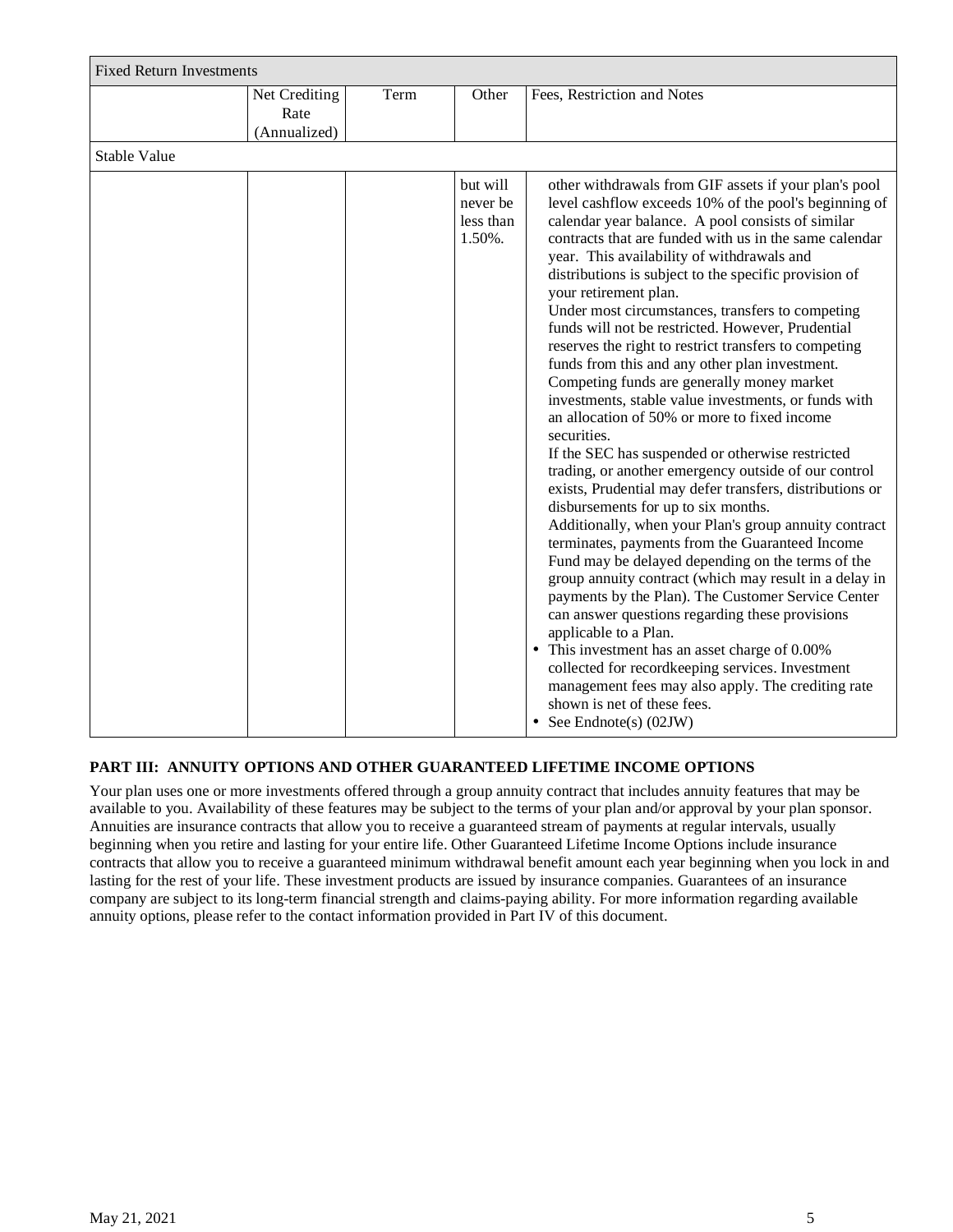|                                                                                                                                                                                      | Options that Provide Guaranteed Income For Life                                                                                                                                                                                              |                                                                                                                                                                                                                                                                                                       |                                                                                                                                                                                                                                                        |                                                                                                                                                                                                                                                                                                                              |  |
|--------------------------------------------------------------------------------------------------------------------------------------------------------------------------------------|----------------------------------------------------------------------------------------------------------------------------------------------------------------------------------------------------------------------------------------------|-------------------------------------------------------------------------------------------------------------------------------------------------------------------------------------------------------------------------------------------------------------------------------------------------------|--------------------------------------------------------------------------------------------------------------------------------------------------------------------------------------------------------------------------------------------------------|------------------------------------------------------------------------------------------------------------------------------------------------------------------------------------------------------------------------------------------------------------------------------------------------------------------------------|--|
| Name of Option<br>Objective/Goals<br>Pricing Factors                                                                                                                                 |                                                                                                                                                                                                                                              |                                                                                                                                                                                                                                                                                                       |                                                                                                                                                                                                                                                        | Fees, Restrictions and Notes                                                                                                                                                                                                                                                                                                 |  |
| Prudential Group Fixed<br><b>Annuity Option</b>                                                                                                                                      | To provide a<br>guaranteed stream of<br>income for your life<br>(or some other period<br>of time as may be<br>allowed by your Plan),<br>based on your account<br>balance allocated to<br>the purchase of an<br>annuity under this<br>option. | The amount of the annuity<br>benefit will be determined<br>by (1) the amount applied<br>to purchase the annuity, (2)<br>the form of annuity elected,<br>(3) the age of the annuitant<br>(for a lifetime annuity), and<br>(4) the annuity purchase<br>rates in effect on the<br>annuity purchase date. |                                                                                                                                                                                                                                                        | " If you elect to purchase an annuity, the<br>following administrative fees will be deducted<br>from your account balance: 3% on the first<br>\$75,000, 1.5% on the remainder plus a flat<br>amount of \$850.<br>• This option represents the fixed annuity<br>option available under your Plan's group<br>annuity contract. |  |
| PART IV: QUESTIONS AND COPIES                                                                                                                                                        |                                                                                                                                                                                                                                              |                                                                                                                                                                                                                                                                                                       |                                                                                                                                                                                                                                                        | • Input your login ID and password                                                                                                                                                                                                                                                                                           |  |
| If you have any questions about this overview or want paper                                                                                                                          |                                                                                                                                                                                                                                              |                                                                                                                                                                                                                                                                                                       |                                                                                                                                                                                                                                                        | • Go to the Performance section                                                                                                                                                                                                                                                                                              |  |
| copies of:                                                                                                                                                                           |                                                                                                                                                                                                                                              |                                                                                                                                                                                                                                                                                                       |                                                                                                                                                                                                                                                        | Eligible Non-Participants (those not yet enrolled in the plan):                                                                                                                                                                                                                                                              |  |
| 1) this overview;                                                                                                                                                                    |                                                                                                                                                                                                                                              |                                                                                                                                                                                                                                                                                                       |                                                                                                                                                                                                                                                        | www.prudential.com/planinfo                                                                                                                                                                                                                                                                                                  |  |
| 2) the additional information available through Prudential's                                                                                                                         |                                                                                                                                                                                                                                              |                                                                                                                                                                                                                                                                                                       | • Enter: Plan ID = $764618$                                                                                                                                                                                                                            |                                                                                                                                                                                                                                                                                                                              |  |
| website (including information about an investment option's                                                                                                                          |                                                                                                                                                                                                                                              |                                                                                                                                                                                                                                                                                                       |                                                                                                                                                                                                                                                        | • Plan-specific password $=$ 5869                                                                                                                                                                                                                                                                                            |  |
| investment goals and objectives, investment strategies and                                                                                                                           |                                                                                                                                                                                                                                              |                                                                                                                                                                                                                                                                                                       |                                                                                                                                                                                                                                                        | <b>Plan Sponsor Contact Information</b>                                                                                                                                                                                                                                                                                      |  |
| principal risks, portfolio turnover ratio, performance data, and<br>fees and expenses);                                                                                              |                                                                                                                                                                                                                                              |                                                                                                                                                                                                                                                                                                       | (For Existing Participants and Eligible Non-Participants)                                                                                                                                                                                              |                                                                                                                                                                                                                                                                                                                              |  |
| 3) documents, including prospectuses, describing an investment                                                                                                                       |                                                                                                                                                                                                                                              |                                                                                                                                                                                                                                                                                                       | Brenda Hildenberger                                                                                                                                                                                                                                    |                                                                                                                                                                                                                                                                                                                              |  |
| option;                                                                                                                                                                              |                                                                                                                                                                                                                                              |                                                                                                                                                                                                                                                                                                       | <b>Benefits Specialist</b>                                                                                                                                                                                                                             |                                                                                                                                                                                                                                                                                                                              |  |
| 4) financial statements or reports, such as shareholder reports,                                                                                                                     |                                                                                                                                                                                                                                              |                                                                                                                                                                                                                                                                                                       |                                                                                                                                                                                                                                                        | Service Employees International Union                                                                                                                                                                                                                                                                                        |  |
| relating to an investment option;                                                                                                                                                    |                                                                                                                                                                                                                                              |                                                                                                                                                                                                                                                                                                       | Suite 301                                                                                                                                                                                                                                              | 1800 Massachusetts Ave NW                                                                                                                                                                                                                                                                                                    |  |
| 5) a statement of the value of a share or unit of an investment<br>option; or                                                                                                        |                                                                                                                                                                                                                                              |                                                                                                                                                                                                                                                                                                       | Washington DC 20036<br>202-730-7520                                                                                                                                                                                                                    |                                                                                                                                                                                                                                                                                                                              |  |
| 6) a list and value of any assets constituting plan assets that are                                                                                                                  |                                                                                                                                                                                                                                              |                                                                                                                                                                                                                                                                                                       |                                                                                                                                                                                                                                                        |                                                                                                                                                                                                                                                                                                                              |  |
| part of an investment option's portfolio; you should contact:                                                                                                                        |                                                                                                                                                                                                                                              |                                                                                                                                                                                                                                                                                                       |                                                                                                                                                                                                                                                        | <b>Prudential Contact Information (For Existing Participants)</b>                                                                                                                                                                                                                                                            |  |
| <b>Access to Information on a Website</b>                                                                                                                                            |                                                                                                                                                                                                                                              |                                                                                                                                                                                                                                                                                                       | Time)                                                                                                                                                                                                                                                  | 877-778-2100 (Monday-Friday 8:00 a.m. - 9:00 p.m. Eastern                                                                                                                                                                                                                                                                    |  |
| Existing Participants (those with an account in the plan):                                                                                                                           |                                                                                                                                                                                                                                              |                                                                                                                                                                                                                                                                                                       |                                                                                                                                                                                                                                                        | Hearing Impaired call (TDD): 877-760-5166                                                                                                                                                                                                                                                                                    |  |
| www.prudential.com/online/retirement                                                                                                                                                 |                                                                                                                                                                                                                                              |                                                                                                                                                                                                                                                                                                       |                                                                                                                                                                                                                                                        |                                                                                                                                                                                                                                                                                                                              |  |
| <b>PART V: PLAN INFORMATION</b>                                                                                                                                                      |                                                                                                                                                                                                                                              |                                                                                                                                                                                                                                                                                                       | restrictions.                                                                                                                                                                                                                                          |                                                                                                                                                                                                                                                                                                                              |  |
| How to provide your investment instructions                                                                                                                                          |                                                                                                                                                                                                                                              |                                                                                                                                                                                                                                                                                                       | • Are generally processed on the same business day, provided                                                                                                                                                                                           |                                                                                                                                                                                                                                                                                                                              |  |
| The following provides an explanation of how you may direct                                                                                                                          |                                                                                                                                                                                                                                              |                                                                                                                                                                                                                                                                                                       | they are received by Prudential Retirement before 4:00 p.m.<br>EST, (or before the close of the New York Stock Exchange).                                                                                                                              |                                                                                                                                                                                                                                                                                                                              |  |
| investments in the Plan and outlines the restrictions and<br>policies that apply to the investment options available under                                                           |                                                                                                                                                                                                                                              |                                                                                                                                                                                                                                                                                                       | If received on or after 4:00 p.m. EST, they will be processed                                                                                                                                                                                          |                                                                                                                                                                                                                                                                                                                              |  |
| your Plan:                                                                                                                                                                           |                                                                                                                                                                                                                                              |                                                                                                                                                                                                                                                                                                       | the next business day.                                                                                                                                                                                                                                 |                                                                                                                                                                                                                                                                                                                              |  |
| You can direct your Plan investments using any of the                                                                                                                                |                                                                                                                                                                                                                                              |                                                                                                                                                                                                                                                                                                       | <b>Restrictions on Frequent Trading</b>                                                                                                                                                                                                                |                                                                                                                                                                                                                                                                                                                              |  |
| following:                                                                                                                                                                           |                                                                                                                                                                                                                                              |                                                                                                                                                                                                                                                                                                       | If you make excessive transfers into and out of (or out of and                                                                                                                                                                                         |                                                                                                                                                                                                                                                                                                                              |  |
| • Enrollment Form<br>• Participant website at www.prudential.com/online/retirement                                                                                                   |                                                                                                                                                                                                                                              |                                                                                                                                                                                                                                                                                                       |                                                                                                                                                                                                                                                        | into) the same investment fund, your ability to make<br>investment transfers involving those funds may be restricted.                                                                                                                                                                                                        |  |
| • Participant Service Center toll free line at 877-778-2100                                                                                                                          |                                                                                                                                                                                                                                              |                                                                                                                                                                                                                                                                                                       | "Excessive trading" is:                                                                                                                                                                                                                                |                                                                                                                                                                                                                                                                                                                              |  |
| You may direct the investment of the funds held in your plan<br>account to any of the investment options outlined in the<br>Investment Comparison Chart.                             |                                                                                                                                                                                                                                              |                                                                                                                                                                                                                                                                                                       | • One or more round-trip trades (transfers "into and out of" or<br>"out of and into" the same fund) within a 30-day period where<br>each buy or sell in the transaction is more than \$25,000; and                                                     |                                                                                                                                                                                                                                                                                                                              |  |
| Timelines regarding your investment instructions<br><b>Investment Instructions:</b><br>• Can be given as outlined above.<br>• Can be given at any time unless subject to your plan's |                                                                                                                                                                                                                                              |                                                                                                                                                                                                                                                                                                       | • The trading pattern did not result from automatic or<br>system-driven transactions such as payroll contributions or loan<br>repayments, re-mapping transactions, hardship withdrawals,<br>regularly scheduled or periodic distributions, or periodic |                                                                                                                                                                                                                                                                                                                              |  |

• Can be given at any time unless subject to your plan's